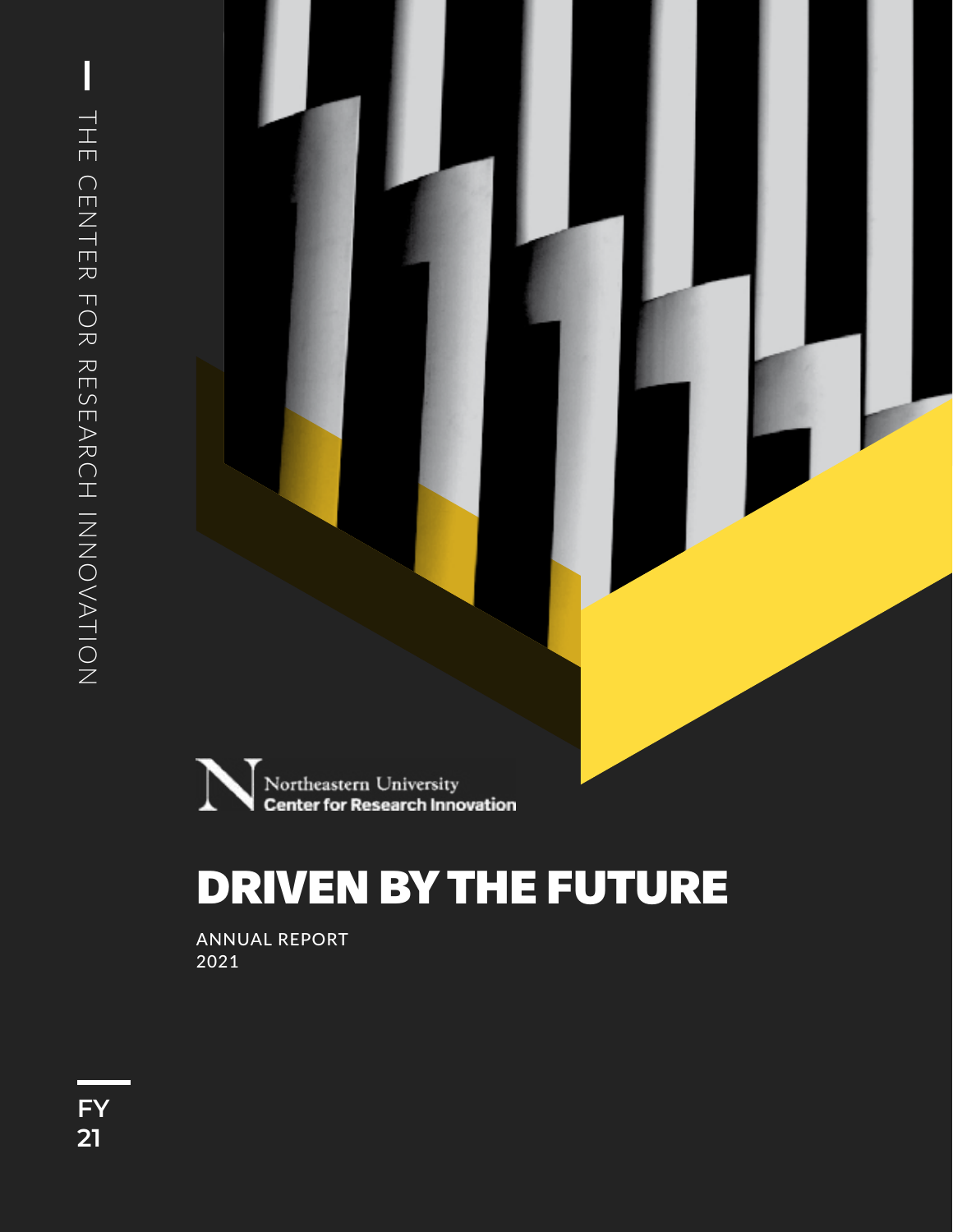THE CENTER FOR RESEARCH INNOVATIO**N NORTHEASTERN UNIVERSITY**

- **A MESSAGE FROM THE DIRECTOR 1**
- **PROTECTING OUR INNOVATIONS 4**
- **12** ACCELERATING OUR IMPACT
- **SHOWCASING OUR TRANSFORMATIONAL TECHNOLOGIES 16**

# **CONTENTS**

**ANNUAL REPORT 2021**

*The Center for Research Innovation pairs solution-oriented research with real-world needs for the enrichment of society through the protection, acceleration, and commercialization of Northeastern innovation.*

### **MISSION**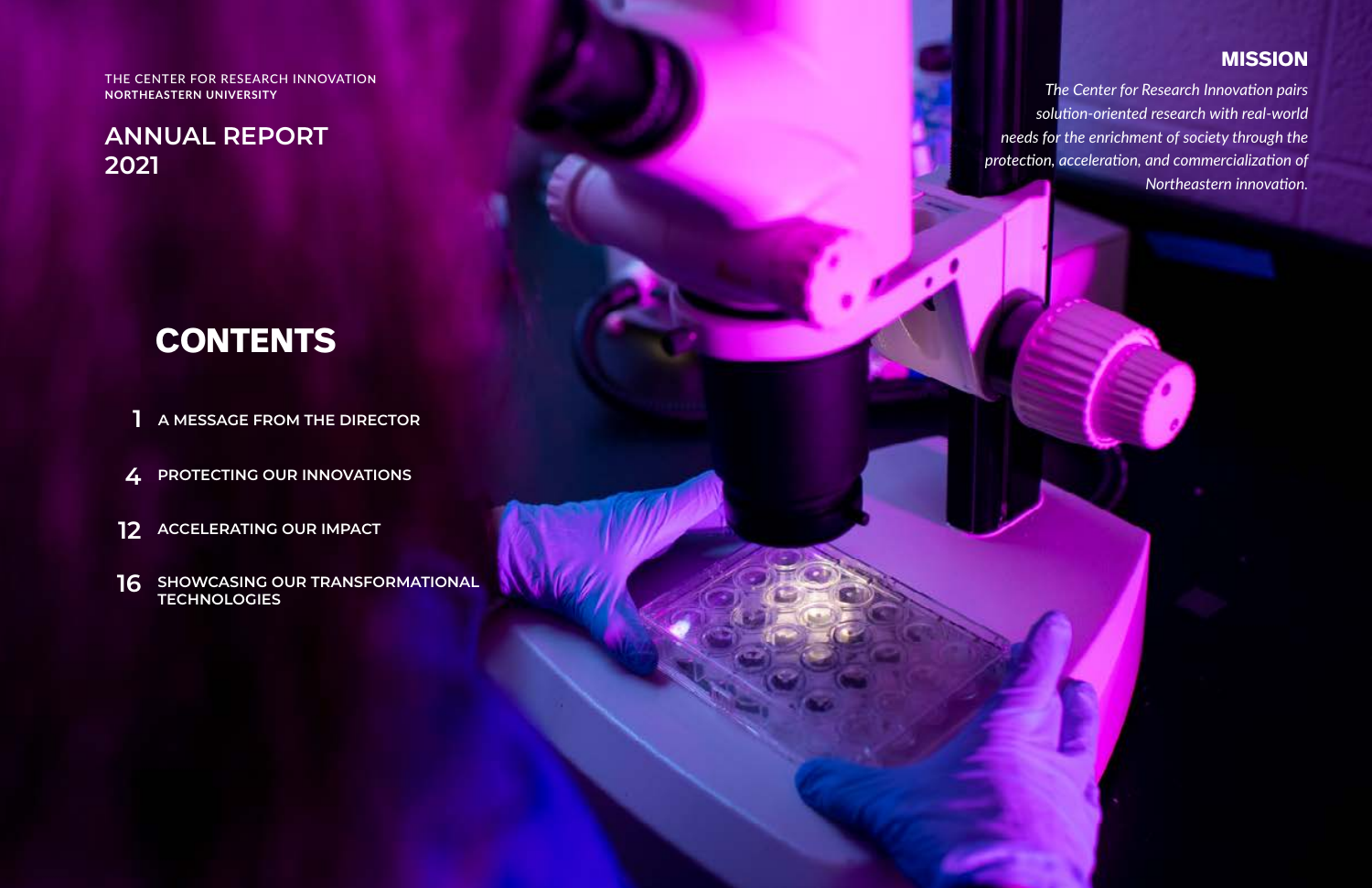# **A DIRECTOR DRIVEN BY THE FUTURE**



When I look to the future, excitement buzzes in my synapses. My thoughts spark and my motivation spikes. I see Northeastern researchers making crucial discoveries; innovators embarking on journeys of entrepreneurship that will revolutionize landscapes. I see collaboration with new industry partners generating ready-to-implement solutions; commercialization experts who conceive novel approaches that shift paradigms. I see Northeastern bringing unique learning opportunities to new regions, expanding our communal diversity and capacity to create. I see radical, life altering impact.

When I look to the past, I see a maturing Center for Research Innovation delivering consistent success. To start, we set a foundation of critical processes for protecting, accelerating, and commercializing Northeastern innovation and gained momentum as we maximized efficiency. Last year the challenge of COVID-19 continued, but the disruption birthed adaptation and resilience. The landmark success of FY21 builds upon this legacy. In FY21, we launched an astounding number of spinout companies (13); had our 3rd spinout acquisition in nearly as many years; awarded \$300,000 to accelerate the development of 6 technologies via the Spark Fund; and remained a global leader in protecting intellectual property with 68 granted patents. These are just a sample of the CRI achievements I am proud of.

Now, we are driven to actualize the potential the future offers. We look forward to the deployment of new programs that multiply commercialization efforts and provide educational and professional development to Northeastern graduate students. Offerings that recognize researchers for the edge-thinking they do and inspire others to become even more bold in their solution-oriented, worldbettering research. The establishment of a suite of on-demand resources that supercharge the entrepreneurial journey from launch to exit: team building, expert advice, compelling marketing, and funding support. Driving growth, evolving and refining, discovering, stepping into the future with purpose – absolutely energizing.

We have much work ahead, but clear-sightedness, gritty determination, constant innovation, and nimble execution will lead us to unprecedented success -- Success that will make the Northeastern community proud in its tireless pursuit of impacting the globe.

Sincerely, Jennifer Boyle-Lynch Interim Director



**JENNIFER BOYLE-LYNCH** INTERIM DIRECTOR

1

2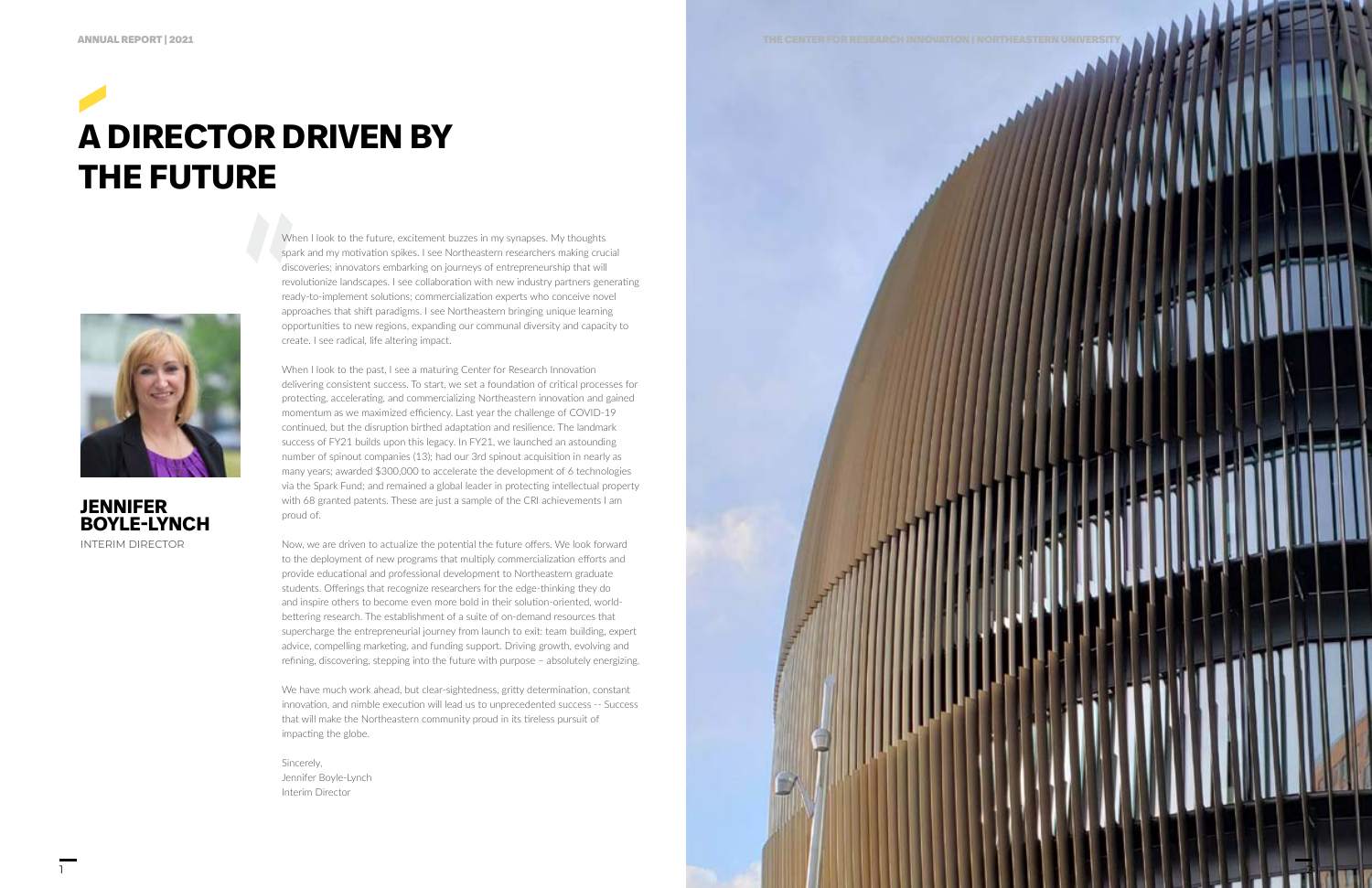# PROTECTING OUR INNOVATIONS

INVENTION DISCLOSURES NEW PATENTS RESEARCH SPOTLIGHT

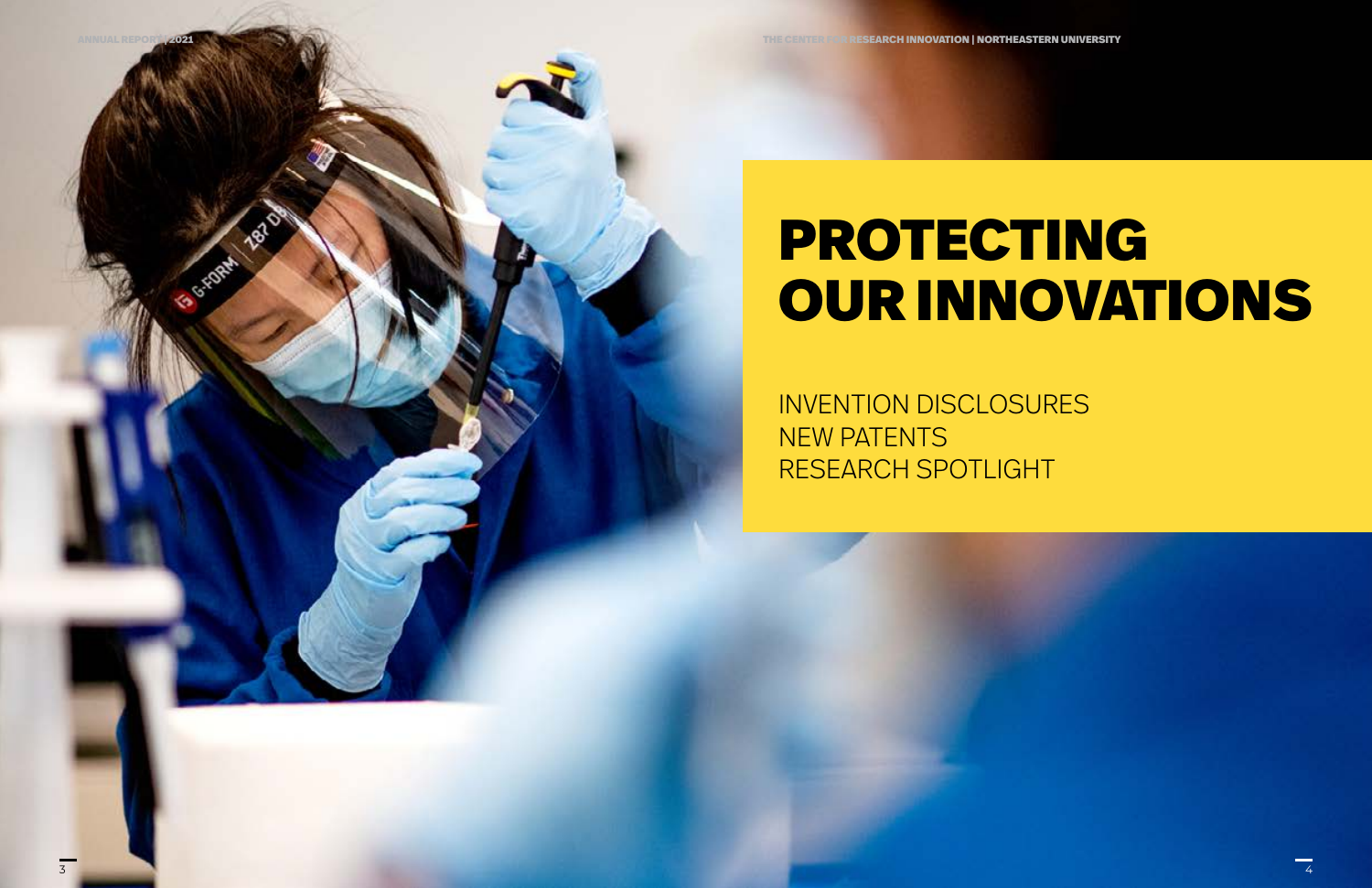



### **TOP 100 WORLDWIDE UNIVERSITIES GRANTED U.S. UTILITY PATENTS**

# **233 PATENT APPLICATIONS**

# **140 NEW INVENTORS**





# **INVENTION DISCLOSURES**

# **INVENTED HERE!**

### **KIM LEWIS AND SLAVA EPSTEIN NAMED EUROPEAN INVENTOR AWARD 2021 FINALISTS**

The European Patent Office (EPO) announces that renowned US microbiologists Kim Lewis and Slava S. Epstein have been nominated as finalists in the "Non-EPO countries" category of the European Inventor Award 2021. They have developed a device that enables scientists to separate and incubate single strains of bacteria in their natural environment. Their invention, the iChip–a thumb-sized plastic chip with miniscule holes–allows a greater number and variety of microorganisms to be grown in laboratories, solving a longstanding problem in microbiology.





5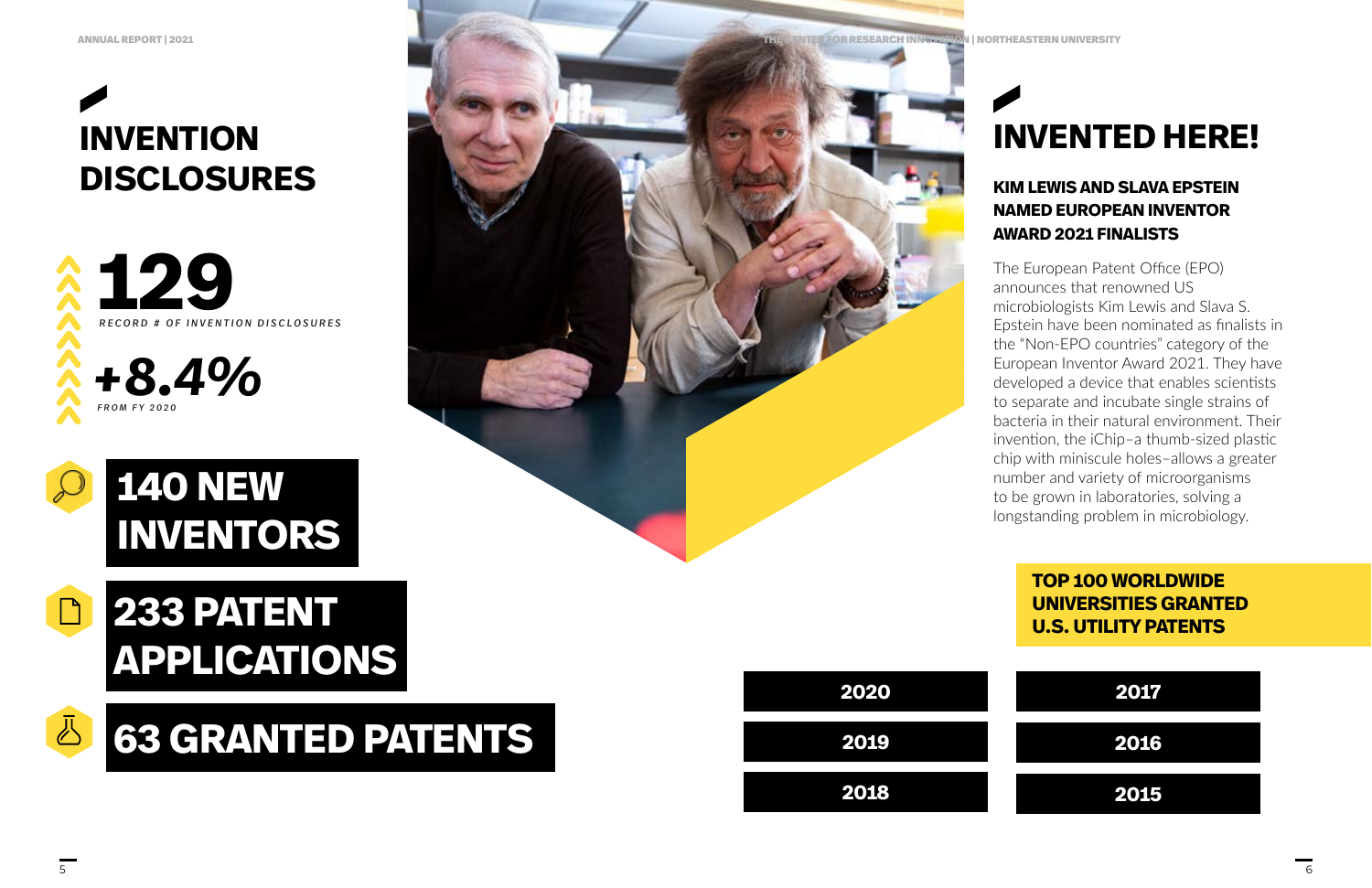Ronald Aaron Raymond Booth Slava Epstein Swastik Kar Dmitri Krioukov Alexandros Makriyannis Latika Menon Sanjeev Mukerjee Michael Pollastri Srinivas Sridhar Meni Wanunu

Yun Raymond Fu

# **KHOURY COLLEGE OF COMPUTER SCIENCE**

# **COLLEGE OF SCIENCE**

# **COLLEGE OF ENGINEERING**

# 2021 GRANTED PATENTS **BOUVÉ COLLEGE OF HEALTH SCIENCES**

Raymond Booth Tania Konry Jonghan Kim Alexandros Makriyannis Ganeshsingh Thakur

Mahshid Amirabadi Nasim Annabi Ahmed Busnaina Kaushik Chowdhury Randall Erb Yun Raymond Fu

Edgar Goluch Yung Joon Jung Bradley Lehman Tommaso Melodia Yousof Naderi Elizabeth Podlaha-Murphy Shashi Murthy Jeffrey Ruberti Nian-Xiang Sun Hongli (Julie) Zhu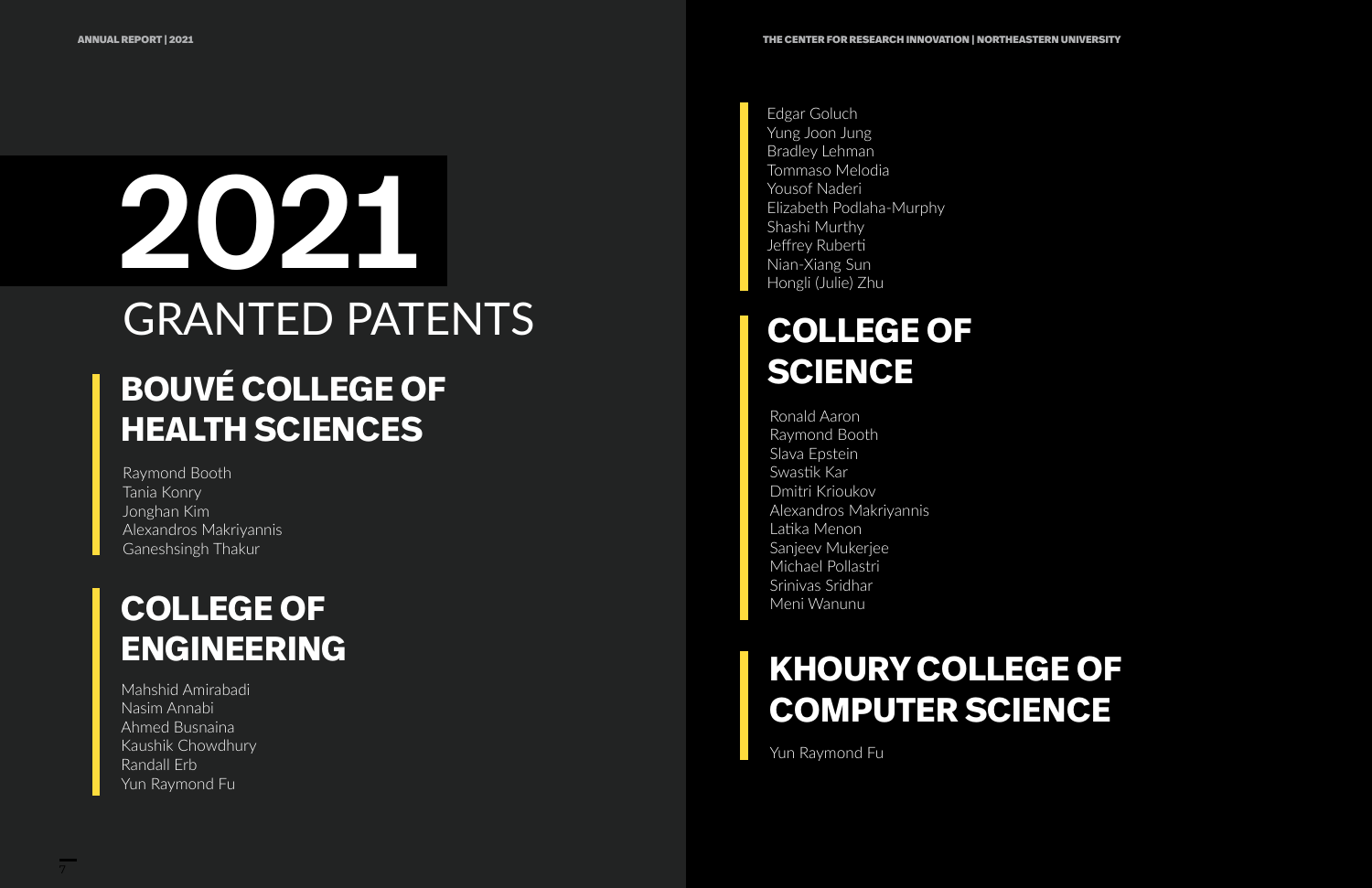# **RESEARCH SPOTLIGHT Wing Design**

## Engineering Duo Make Airfoil Wings Stronger Using Origami-Inspired Design

Avian life has largely inspired much of traditional airplane and other aircraft design. Professor Moneesh Upmanyu and Raman Vaidya improved upon one additional aspect of flight-capable birds that led to developing an important delta that could revolutionize airfoil maintenance through significantly reducing wear and tear.

Traditional airfoil come with hinged flaps and ailerons that do not offer much room for material manipulation. Owing to the tension in the metal, the stretching and compressing during flight leads to increased wear and tear. To combat this problem, most manufacturers build a corrugated sheet of material inside the wing of the aircraft, bonded to the top and bottom of the airfoil to lend some plasticity to the rigid wings.

Current designs use wire tension to hold the corrugated structure in place. This design however limits functionality as the wire restricts flexion leading to limited shape change. Through restriction, albeit improving flight capability from the wing morphing it allows, wire tension contributes to mechanical stress and fatigue overtime that reduces the life of the corrugate structure and ergo, the airfoil itself.

Upmanyu and Vaidya have discovered a novel method for controlled deformation of the wing structure that uses origami folds to provide corrugation to the internal material. Essentially, the stiffness of the wing structure is tunable owing to this change. As a result, this has allowed them to develop a hinge-less design that gives the controller greater command over the wingspan.

Apart from a dramatic improvement in fatigue resistance, this development leads to significant cutdowns in drag and weight, which translates to improved fuel efficiency. Additionally, it reduces overall vibration in the aerial vehicle which leads to a reduction in noise-pollution. Upmanyu and Vaidya prepare to commercialize this invention that could result in a greener and fairly inexpensive aircraft through conducting experiments that investigate the effect of scale on their discovery.

**[Learn more about this research >>](https://app.in-part.com/technologies/3qMg9Kzd794E)**

*FEATURED INNOVATOR*

# **Moneesh Upmanyu**

**Professor Mechanical and Industrial Engineering**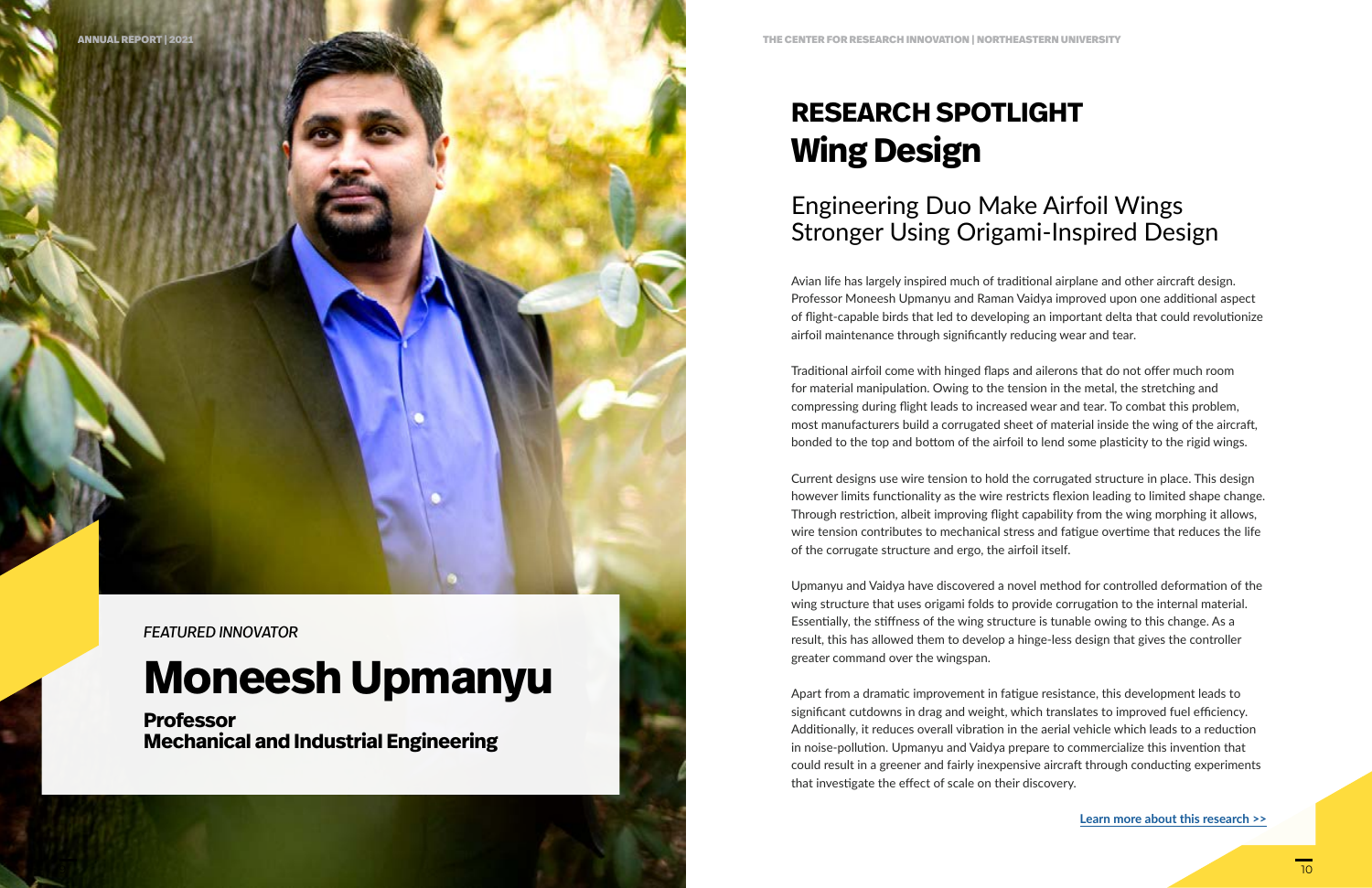# ACCELERATING OUR IMPACT

## INDUSTRY ENGAGEMENT

FUNDING

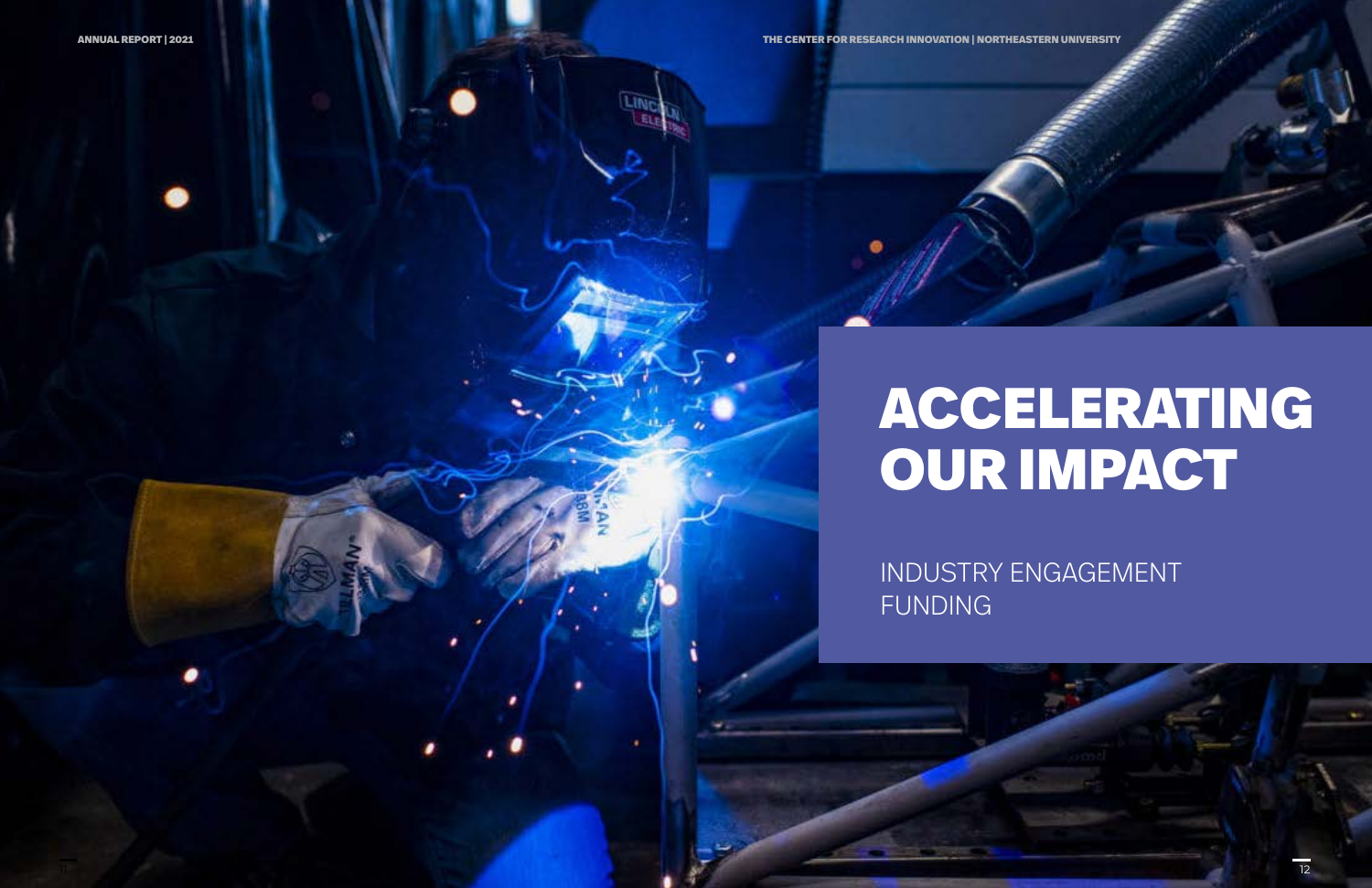**This year represented a new high-water mark for our metrics related to level of industry engagement. Forming these partnerships is critical to our ultimate goal of commercialization of Northeastern research and innovation for the benefit of society.**

> *- Mark Saulich Associate Director, Commercialization*

# **INDUSTRY ENGAGEMENT**



RAYMOND FU VENTURE: *PATHFIND*

ANNA DURAJ–THATTE VENTURE: *TANTU THERAPEUTICS*

SAFA JAMALI RESEARCH: *RHEOPOINT*

SARA ROUHANIFARD RESEARCH: *VIRALNPQ*

TOMMASO MELODIA RESEARCH: *CellOS*

#### NEW INDUSTRY RELATIONSHIPS 108

Non-Disclosure Agreements NDAs 17

> TANIA KONRY RESEARCH: A MICROBIAL PATHOGEN DETECTION PLATFORM

### SPARK FUND TECHNOLOGIES **\$300,000 awarded to six innovators**

*TOTAL APPLICANTS: 30*



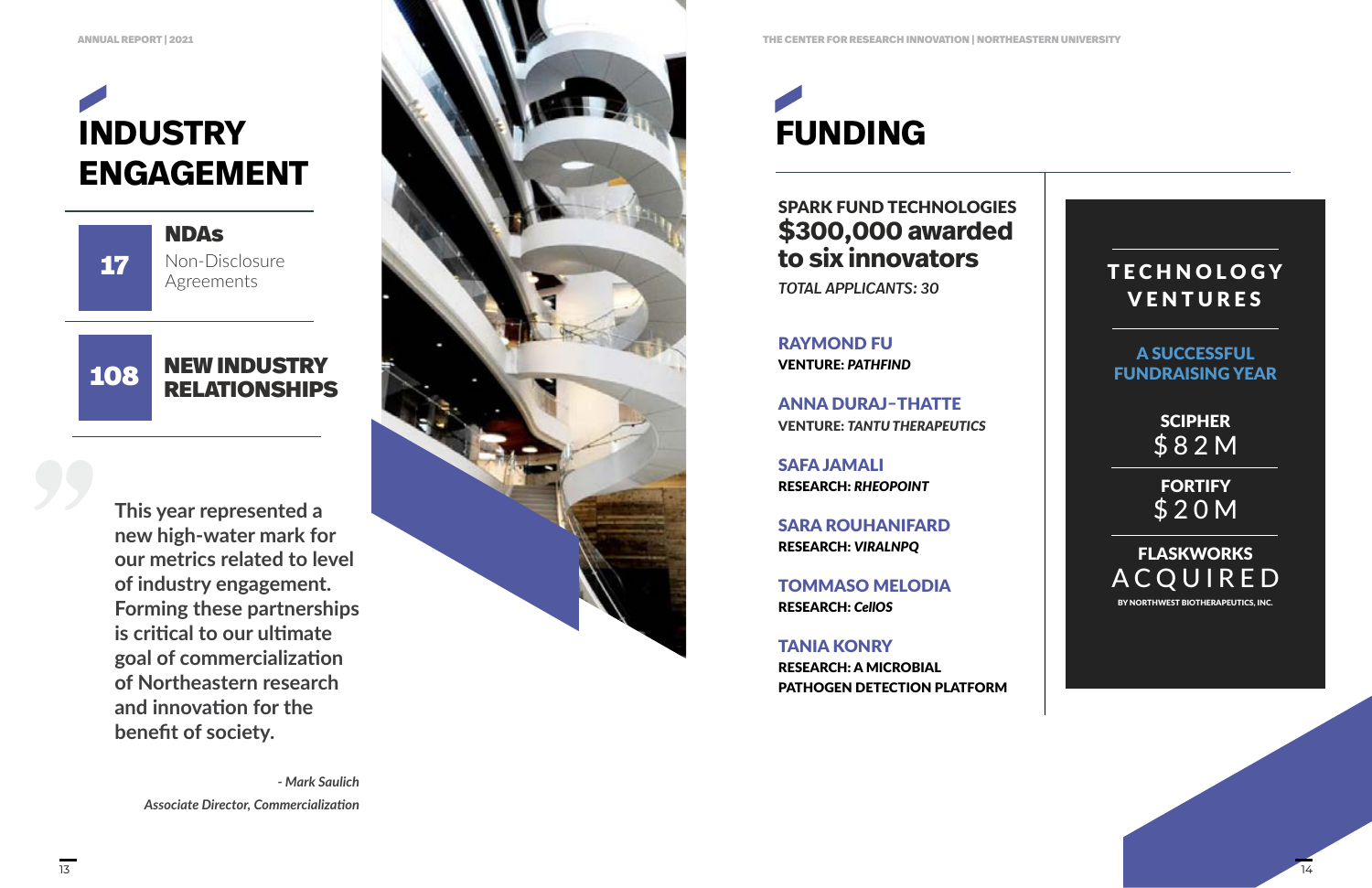# SHOWCASING OUR TRANSFORMATIONAL TECHNOLOGIES

LICENSING & VENTURES NEW INITIATIVES

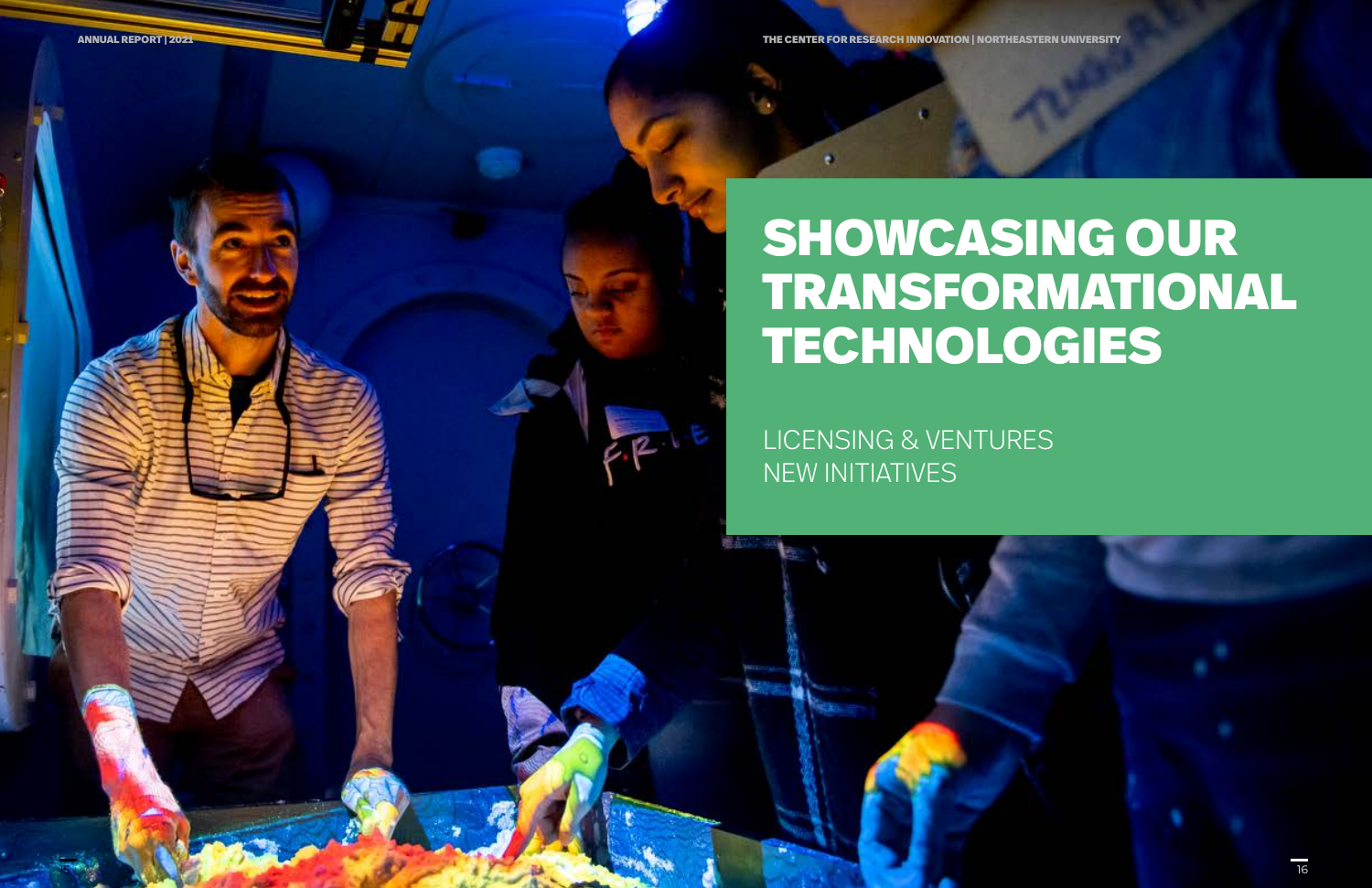*RECORD LICENSING REVENUE* **+41.3%** FROM 2020

# **\$805,689**

Dr. Mike Fuerstman, Principal, and Becky Wilson, Associate, at Rhapsody Venture Partners walked through questions you should be asking and answering about your technology and your objections to figure out the best path forward – whether it's a startup or something else entirely. The team provided insights based on Rhapsody's approach with its portfolio companies in hard tech along with concrete examples and best practices.



### 14 SPINOUTS FORMED **+17% from FY2020**

| <b>BIOVOLI</b>             | <b>NOVAURUM</b>           |
|----------------------------|---------------------------|
| <b>COCOPIE</b>             | <b>PLANCK ENERGIES</b>    |
| <b>CRYOXIA BIOSCIENCES</b> | <b>SONICA</b>             |
| <b>EOT BIOSYSTEMS</b>      | <b>SOTERIA</b>            |
| <b>HYDRONET</b>            | <b>TANTU THERAPEUTICS</b> |
| <b>ISCENT DIGANOSTICS</b>  | <b>T-OMEGA WIND</b>       |
| <b>NANOLYX</b>             | <b>ZEPSOR</b>             |
|                            |                           |

#### **THE SPARK FUND**

The Spark Fund is an evergreen fund dedicated to funding and growing next generation university-affiliated technologies. Its goal is to invest in licensing or spinout opportunities with identifiable commercial potential.

**11** LICENSES **+175%** FROM 2020

### **THE INNOVATION COUNCIL**

The Innovation Council is comprised of worldrenowned experts across industries and technologies. They provide invaluable technical and business feedback related to technology commercialization pathways, possibilities, and potential. The council includes representatives from Thermo Fisher Scientific, Boehringer Ingelheim, BAE Systems, and more.

### **SPINOUT CONSULTING PROJECTS**

Via a collaboration with the D'Amore McKim School of Business, students and student teams tackle consulting projects on the most important stage-specific commercialization and business problems facing research labs and early-stage spinout companies.

### **ONLINE SOFTWARE DISCLOSURE**

The online software disclosure form facilitates copyright protection of original works of authorship including books and software which can lead to new and exciting commercial opportunities.

### **Audax Medical Licenses Northeastern University Nano Tech to Battle COVID**

Audax Medical, Inc., a Massachusettsbased medical innovations developer, worked with Northeastern University to license a repurposed pre-market technology that uses a nano-molecular approach to viral therapy and can be deployed in the fight against COVID.

>> **[Read the story](https://autm.net/about-tech-transfer/better-world-project/bwp-stories/audax-medical-nano-tech)** 

### **Pre-Launch Briefing Event: Preparing to Spin Out a Hard-Tech Startup**

### **NEW INITIATIVES**

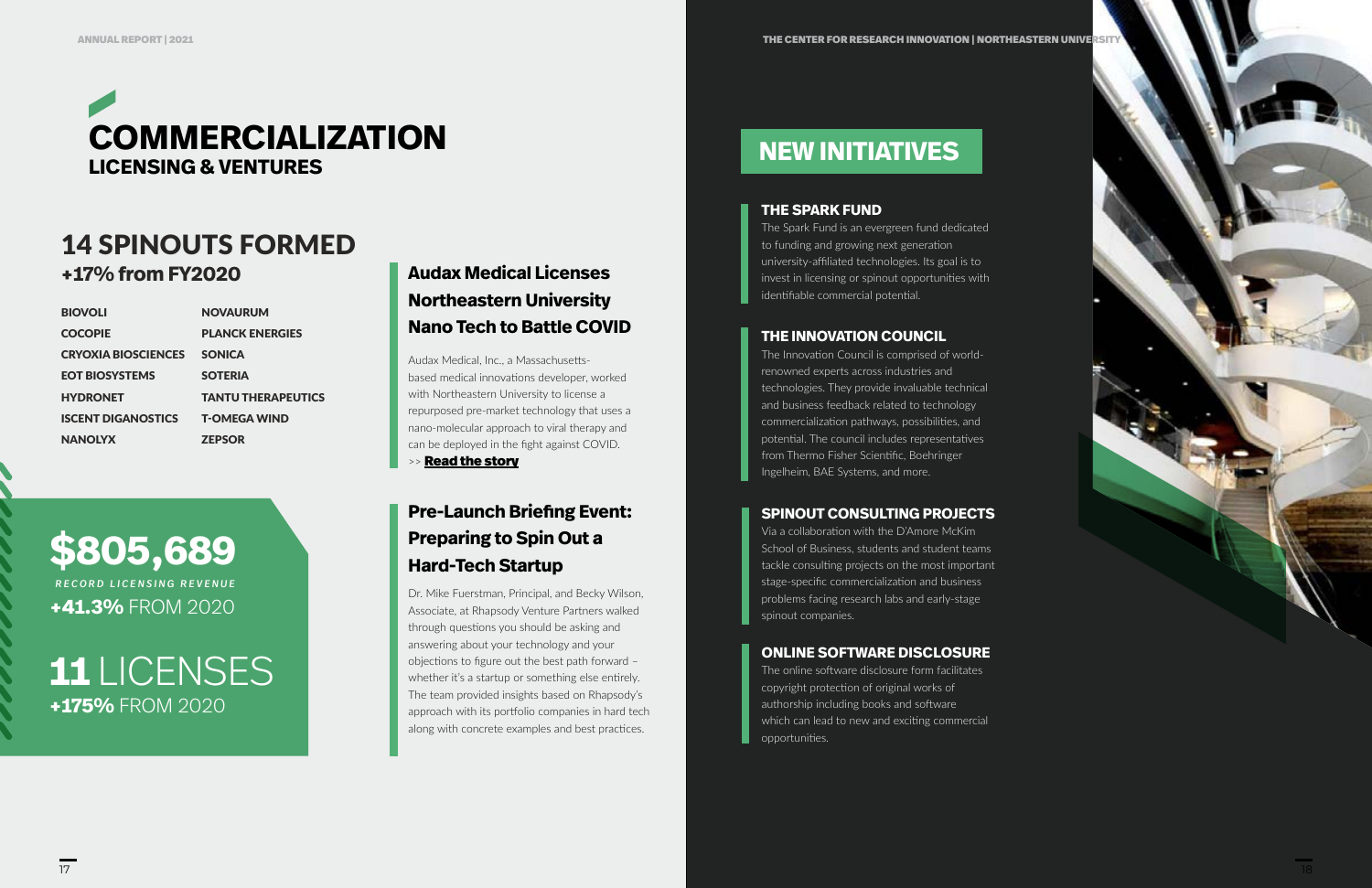# **VENTURE SPOTLIGHT Tantu Therapeutics**

Inflammatory Bowel Disease (IBD), broadly classifiable into two variants – Crohn's Disease (CD) and Ulcerative Colitis (UC) – is a debilitating and chronic disease that has no known prevention or medical cure. While not fatal, once afflicted, IBD calls for a radical change in a person's lifestyle to manage the symptoms. Additionally, the stigma associated with the symptoms often result in dangerous levels of depression and anxiety that exacerbate the overall reduction in quality of life for patients. Treatment for IBD – specifically UC – involves invasive surgery which can cure the condition. The other variant, CD, unfortunately is incurable with surgery resulting in recurrence of the disease.

There is hope, however. "Being mindful of the magnitude of the disease, Tantu's lab initiated research with an idea to find a well-rounded solution for an IBD patient," says Neel Joshi, Associate Professor of Chemistry and Chemical Biology at Northeastern, and lead investigator at Tantu Therapeutics.

Through their efforts, Neel Joshi and his team of student researchers give those who suffer from IBD good news to anticipate. "It is a persistent longterm disease that can be diagnosed at any point in one's life," Joshi says in description of IBD. He adds, "Types of IBD include Crohn's disease and ulcerative colitis which have different presentations in terms of how they affect the GI tract."



#### Prevalence and Pathology

A 2015 study found that an estimated 3 million adults in the US were diagnosed with IBD1. In 2017, there were estimated to be 6.8 million cases around the world<sup>2</sup>. These figures, not including children below 18 years of age, show no sign of trending downward as of 2021. With bouts of remission, IBD relapses chronically in an individual and peaks between the age of 10 and 40<sup>3</sup>. Various techniques in surgical, medical, nutritional, microbial and even alternative treatment show heterogeneity in the search for a solution, apart from surgery for UC. Stem cell research in the field is admittedly rather promising, although it is something of a Faustian bargain; excessive cost and indeterminate effect characterization make it a poor candidate for clinical use.

#### Safe Treatment

Patients are often concerned about surgical treatment owing to the complexity and risks associated with going under the knife. For a disease so enervating, the choice to get treatment is painfully difficult to make. The latest research at Tantu Therapeutics breaks down the barriers to effective treatment.

Tantu Therapeutics' research has culminated in the innovative development of microbe-based targeted therapeutic protein fibers. Expressed through a live bacterium engineered in their lab, this technique delivers the treatment locally to the site of the lesions in the intestine. As opposed to surgery that calls for a colectomy or bowel resection, Tantu's orally administered treatment minimizes the occurrence of post-surgical digestive complications and reduces the recovery time. This treatment results in quicker mucosal healing, better gut barrier functioning and extends the remission period in most patients In recognition of their remarkable research and innovation to develop novel therapeutic solutions targeting the treatment of IBD, the Center for Research Innovation at Northeastern University recently announced Tantu Therapeutics as a Spark Fund awardee which will see the group receive up to US\$250k in funding.

#### Additional Work

Tantu Therapeutics' work in treating IBD has led to potential solutions in treating other gastrointestinal infections as well. As a case in point, according to a World Health Organization report in 2015, children under age 5 constitute more than 30% of deaths from foodborne illnesses worldwide despite only accounting for 9% of the population.<sup>4</sup> The Americas, one of the regions least beset by foodborne diseases, are home to 31 million under the age of 5 who fall ill from contaminated food.<sup>5</sup> Joshi points out the high infant mortality rate in low-income countries and its tendency to be "flown under the radar," citing this as the impetus for Tantu's new project that addresses a prevalent social concern. Similarly to their treatment of IBD, Tantu Therapeutics now aims to create a pill comprised of



<sup>1</sup> https://www.cdc.gov/ibd/data-statistics.htm <sup>2</sup>https://doi.org/10.1016/S2468-1253(19)30333-4 <sup>3</sup>ibid

<sup>4</sup> https://www.who.int/news/item/03-12-2015-who-s-first-ever-global-estimates-of-foodborne-diseases-findchildren-under-5-account-for-almost-one-third-of-deaths <sup>5</sup>ibid